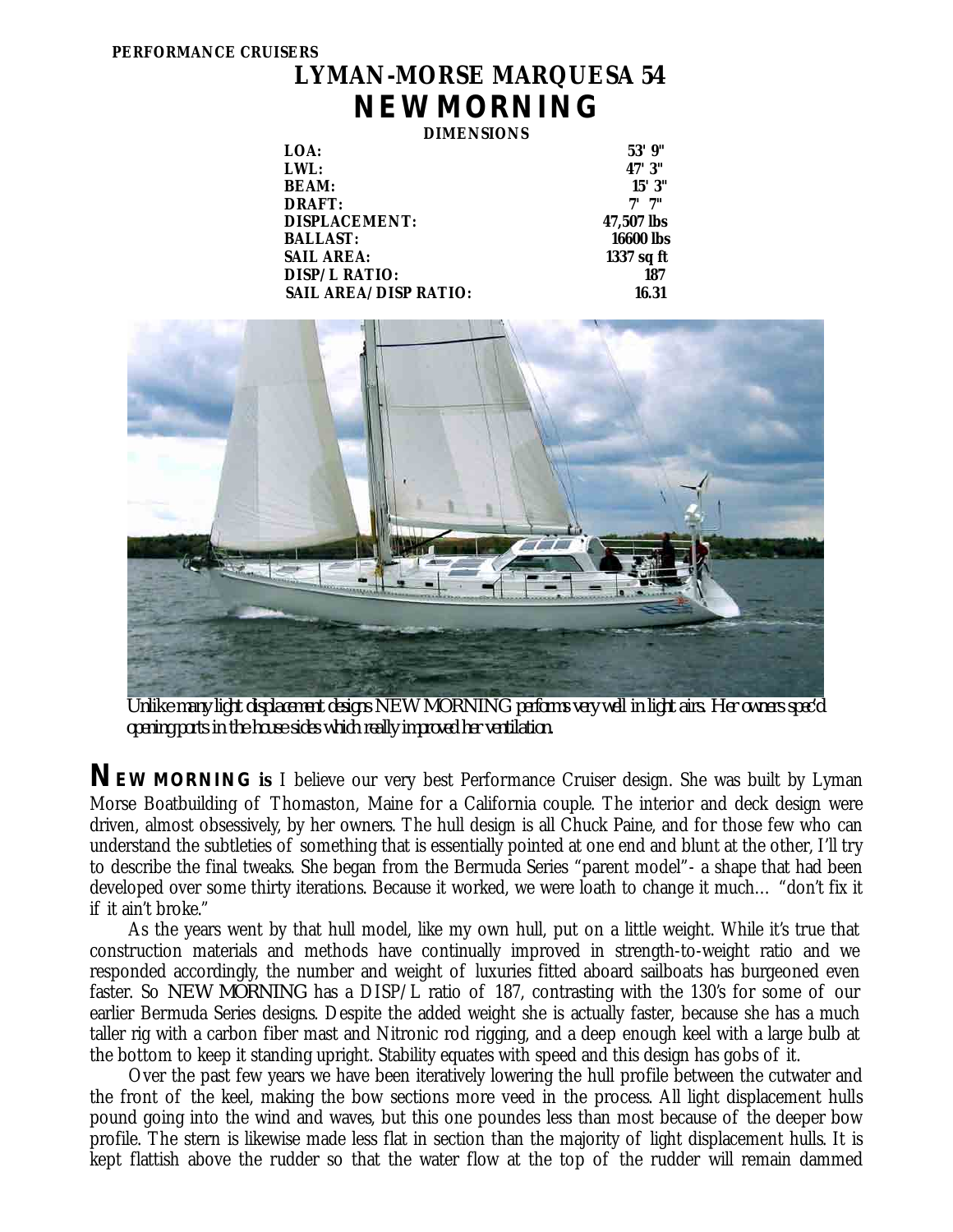throughout the rudder sweep, but then arced upward to diminish the flatness as rapidly as possible. This is done to reduce the "stern slap" that all modern hulls create. The tradeoff between flat sections aftwhich make a yacht faster—and rounded sections that reduce stern slap, is a classic zero-sum game. I believe *NEW MORNING*'s aft sections come close to the golden mean of this intractable compromise.



*A stern that evolved somewhat broader than our earliest designs, with the sections "softened" and veed in compensation. The stem knuckle was immersed deeper and the forward profile lowered to reduce pounding. The keel was deep enough to permit its area to be significantly reduced. As a rule of thumb, for every inch of increased depth you can reduce a keel's length by two. Its bulb was lengthened to enable the ballast to be distributed extraordinarily low. There is hollow to the bow, just as Herreshoff would have drawn it a century ago. Some aspects of yacht design seem to go full circle, given time.*

 The owners were intimately involved in perfecting every detail, and their efforts have yielded one of the most innovative interiors ever built. As always we drew an early preliminary interior, which they promptly rejected. We were being too conservative—they wanted something groundbreaking. I suggested they hire an independent interior designer and they asked us to recommend someone. It was an easy choice.



 *Art Paine sitting in the mockup. The upholstery was fiberglass insulation wrapped in cheap yard goods. Art tried unsuccessfully to sell the clients one of his paintings by hanging it there.*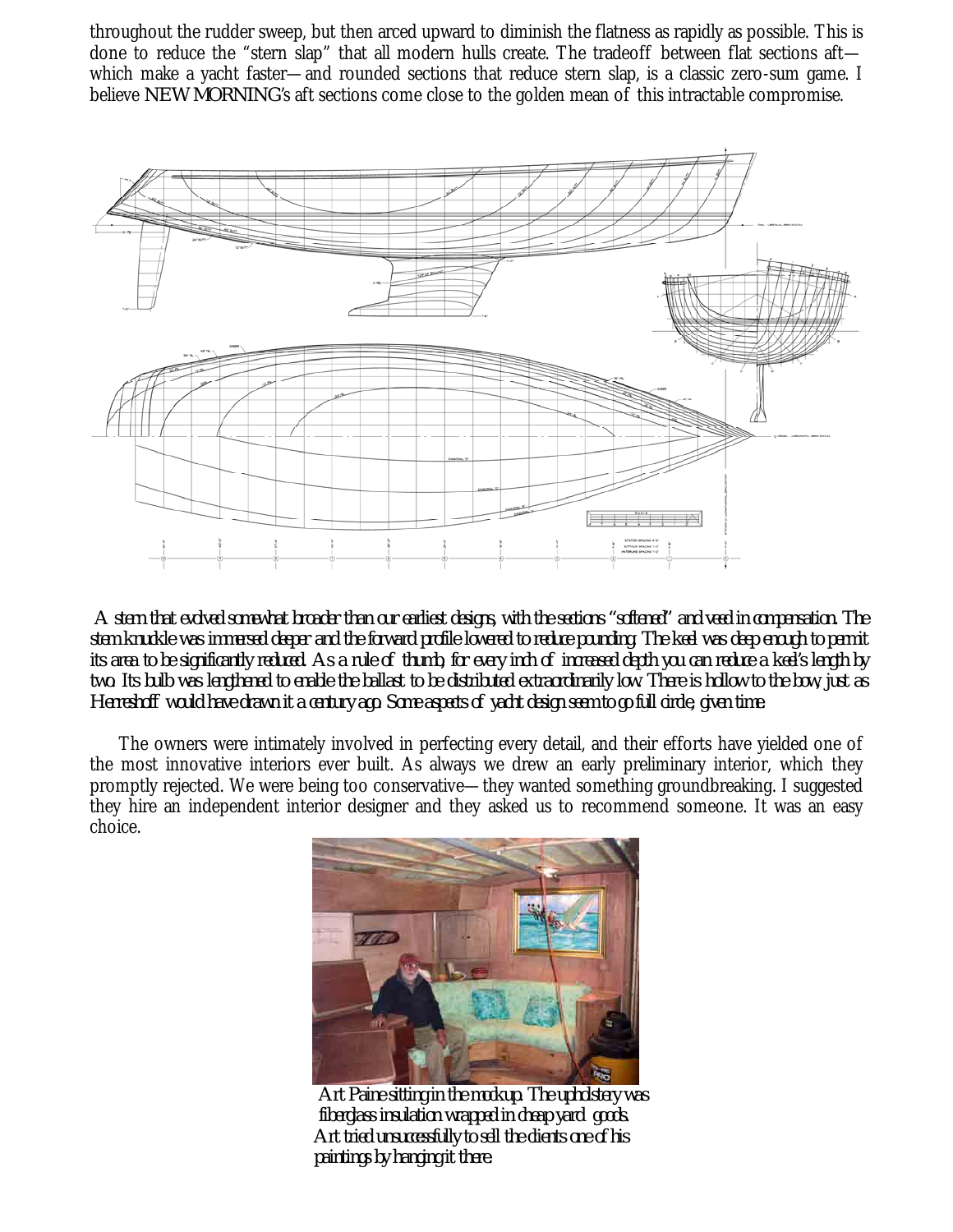Jane Plachter-Vogel of Fort Lauderdale had worked with us on previous projects, including *MANDALAY* and a number of our motor yachts. We have always found to be her immensely talented and creative. Jane took the owners' requirements at face value. They wanted an interior for two people. Jane said, "Yes, Ma'am" and drew them what they wanted. (Alternative interiors are, of course, available).

 In keeping with their insistence that no expense be spared to get it right the owners hired my brother to build a full-size mockup of the interior. He found a heated building not far from our office and hired a helper to pre-create the interior in cheap plywood and cardboard, cockpit and all, within a very accurate slat assemblage to represent the hull. It was very useful, as mockups always are—you can envision just so much from scale drawings. You never change anything more than an inch or two, but those inches cumulatively add up to a whole lot of difference.

 The open space created by the novel plan made *NEW MORNING* feel like a much larger yacht than 54 feet. The sightlines were excellent from the galley to the navigation console and indeed throughout the entire yacht with the doors left open, as they would be with just two persons aboard. The cabin sole was on a single level with no steps on which to trip. A sloping stairway replaced the usual ladder between the cockpit shelter and the main accommodations. The yacht's joinerwork was beautifully crafted in a variety of light colored figured woods. It was very modern in style, and visually exciting.



*Just four beds- a double berth forward for use in port and two singles aft (one is hinged down and doesn't show well in our drawing) for at sea. Both had access to a nearby head.*

 There is an unusual amount of tankage for fuel and water making the yacht self sufficient for extremely long passages. A watermaker trades fuel for fresh water when necessary. Solar panels are fitted atop and forward of the hard dodger, and there is a wind charger on a stern post. The owners were at the vanguard of the "green" movement which is becoming increasingly popular as I write this. Their use of renewable energy makes a generator unnecessary.

 Air conditioning is available only in the forward cabin, the reasoning being that this is the cabin that will be used in marinas where electrical power is available. The cockpit is extremely well detailed, with highly tooled drainage channels surrounding the many beautifully tailored lockers. This creates the best organized and easiest accessed stowage of deck gear we ever devised on a yacht.

 I love the way *NEW MORNING* sails. As a yacht designer I've sailed nearly 200 of my own designs during their sea trials. And as a yachting pundit and competitive racer I've sailed at least this many by other designers. *NEW MORNING* is as fine a performer as the best of them, rivaling many of the stripped out racers I'd helmed.